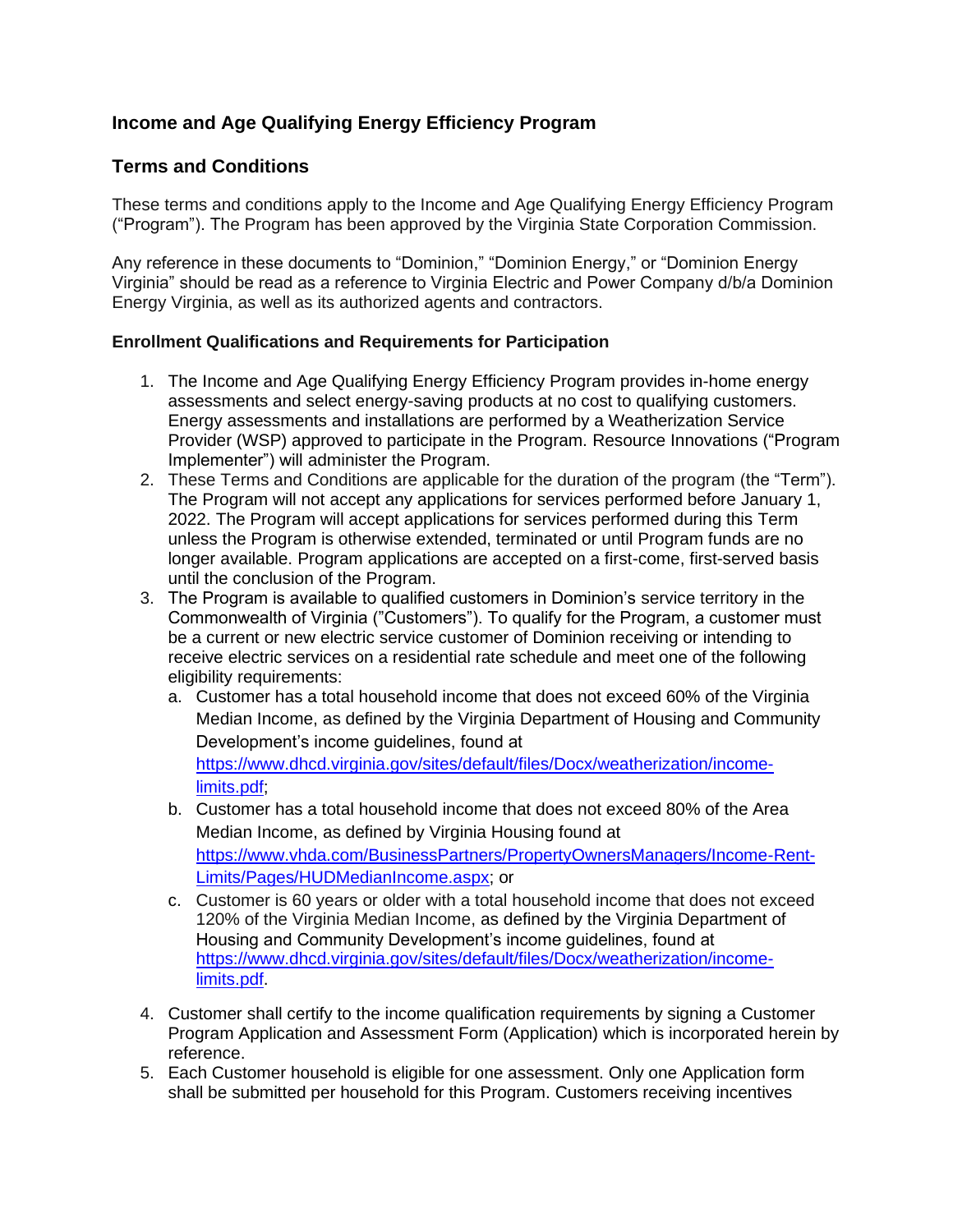through the Program are not eligible to receive incentives for the same measures through any other programs offered by Dominion.

- 6. Eligible Customers must be living in single-family residences, townhomes, mobile Customers must be responsible for the electric bill and either own the home or be able to secure permission from the owner to perform the Program qualifying installations or improvements. Customers who live in master-metered multi-family dwellings will be evaluated on a case-by-case basis to determine eligibility. homes, or separately metered multi-family dwellings (such as apartments or condominiums) with electric or non-electric heating and/or electric cooling. Eligible
- 7. The Program energy assessment must be completed by a Program-qualified WSP. Customer and the WSP will enter into a separate services agreement covering WSP's installation of the Program qualified measures. The WSP will submit Customer's Application and other relevant documentation and information relating to the installation of the Program qualified measures to Program Implementer.
- 8. Dominion and/or its designees, including Program Implementer, any WSP, administrators and evaluation contractors reserve the right to make final determination of customer eligibility, qualifying measures, system savings, and Project cost-effectiveness, and to review installations to verify completion and measure energy savings to ensure compliance with all Program requirements.
- 9. To support identification, verification, implementation and evaluation of energy efficiency measures at Customer's residence, Customer shall permit Dominion, Program Implementer, WSP and each party's subcontractor's access to the Customer's residence during normal business hours. In the case of a rental, Customer certifies that Customer has obtained appropriate permission from the building owner. Customer will provide any requested information relating to the facilities, systems, and installed equipment, as requested by Dominion or Program Implementer to allow for verification of compliance with Program terms, accuracy of project documentation, and for verification of energy savings. Denial of such verification or misrepresentation of installation location or measure eligibility may result in forfeiture of Program benefits.
- 10. Service must be completed in accordance with all laws, codes and other requirements applicable under federal, state and local authority.
- 11. The Customer understands that they may be contacted by Dominion via survey or questionnaire to provide feedback regarding Customer satisfaction with the Program.

#### **Other Terms and Conditions**

- 1. Program procedures, requirements and rebate levels are subject to change or cancellation without notice and are subject to Program funds being available and regulatory approval.
- 2. Dominion, its parents, subsidiaries, employees, affiliates and agents assume no responsibility for, and make no representations (express or implied) about, the performance of the equipment or equipment warranty for equipment supplied or serviced by, the quality of the work or labor performed by, the quality of the materials supplied by, and/or the acts or omissions of, itself or any participating contractor.
- 3. By participating in this Program, the Customer hereby agrees to indemnify, defend and hold harmless Dominion, its parents, subsidiaries, employees, affiliates and agents from any and all liability associated with the Program. Dominion shall not be liable for loss or damage to any person or property whatsoever, resulting directly or indirectly from participation in this Program.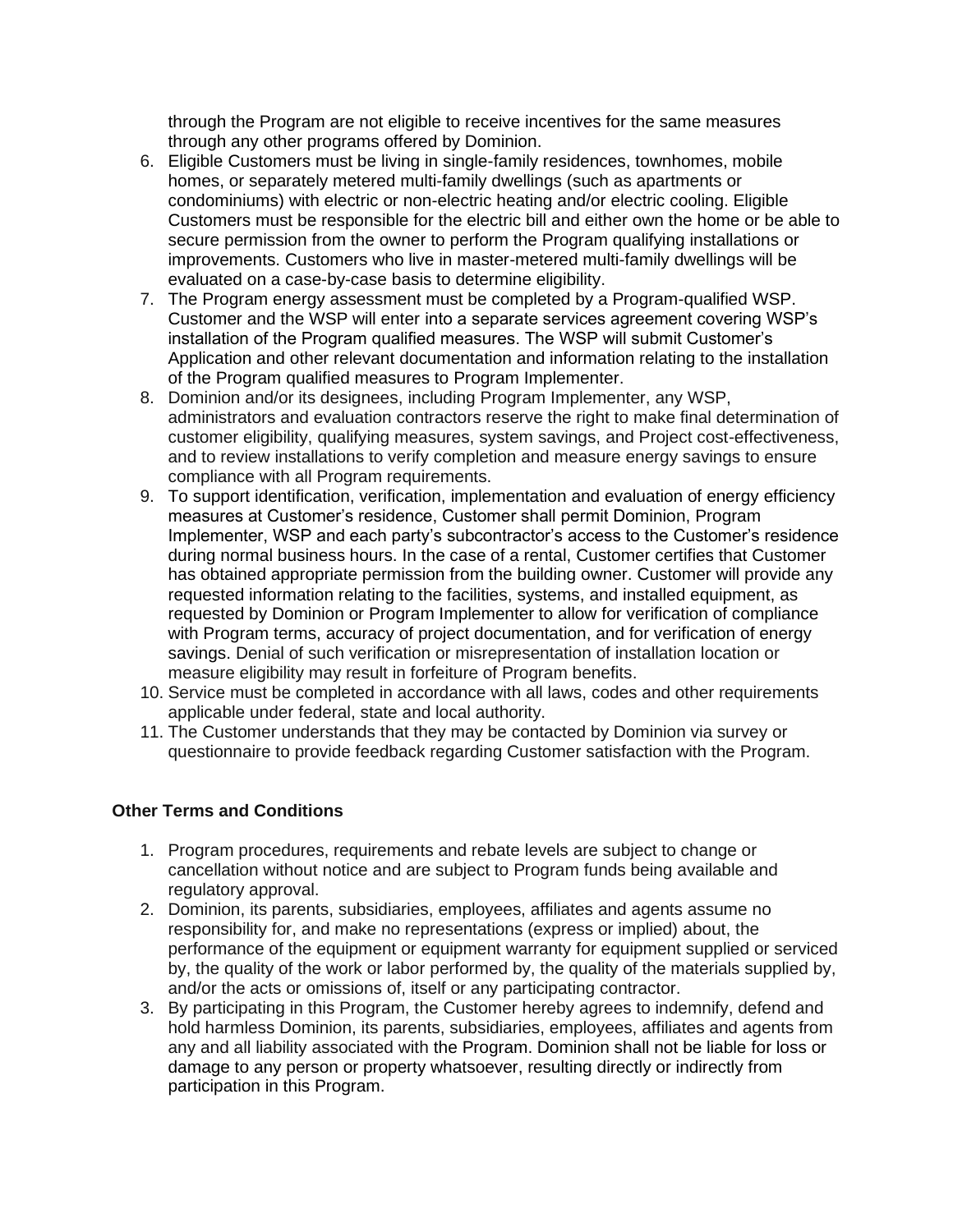- 4. Dominion retains all rights to energy and demand savings resulting from measures installed under this Program. Dominion has the exclusive right to enroll, nominate, or offer a bid for energy or demand reductions resulting from measures installed under this Program into load management programs, demand response programs, or auctions operated by PJM Interconnection, L.L.C. ("PJM"), the regional electric transmission means that the Customer is consenting to Dominion sharing the Customer's pertinent information with PJM, Dominion's agents and contractors, including, but not limited to, its implementing contractors and its measurement and verification vendor. Pertinent customer information includes account holder name, account number, energy usage and billing information, address, other contact information, measures installed, period of installation, demand/energy reductions resulting from measures installed under this Program and the technical basis for such reductions, loss factors, coincidence factors, interactive factors, building type and other information necessary to implement and monitor the Program including other information as required by PJM or any other organization of which Dominion is a member. Customer's participation in the Program regulatory authority.
- 5. These Program specific terms and conditions are in addition to the terms and conditions of service currently on file with the Virginia State Corporation Commission and contained in any Application or agreement between the Customer, the WSP, the Program Administrator, and/or any other Program vendor. To the extent there is any conflict among such terms and conditions, these Program specific terms and conditions shall control.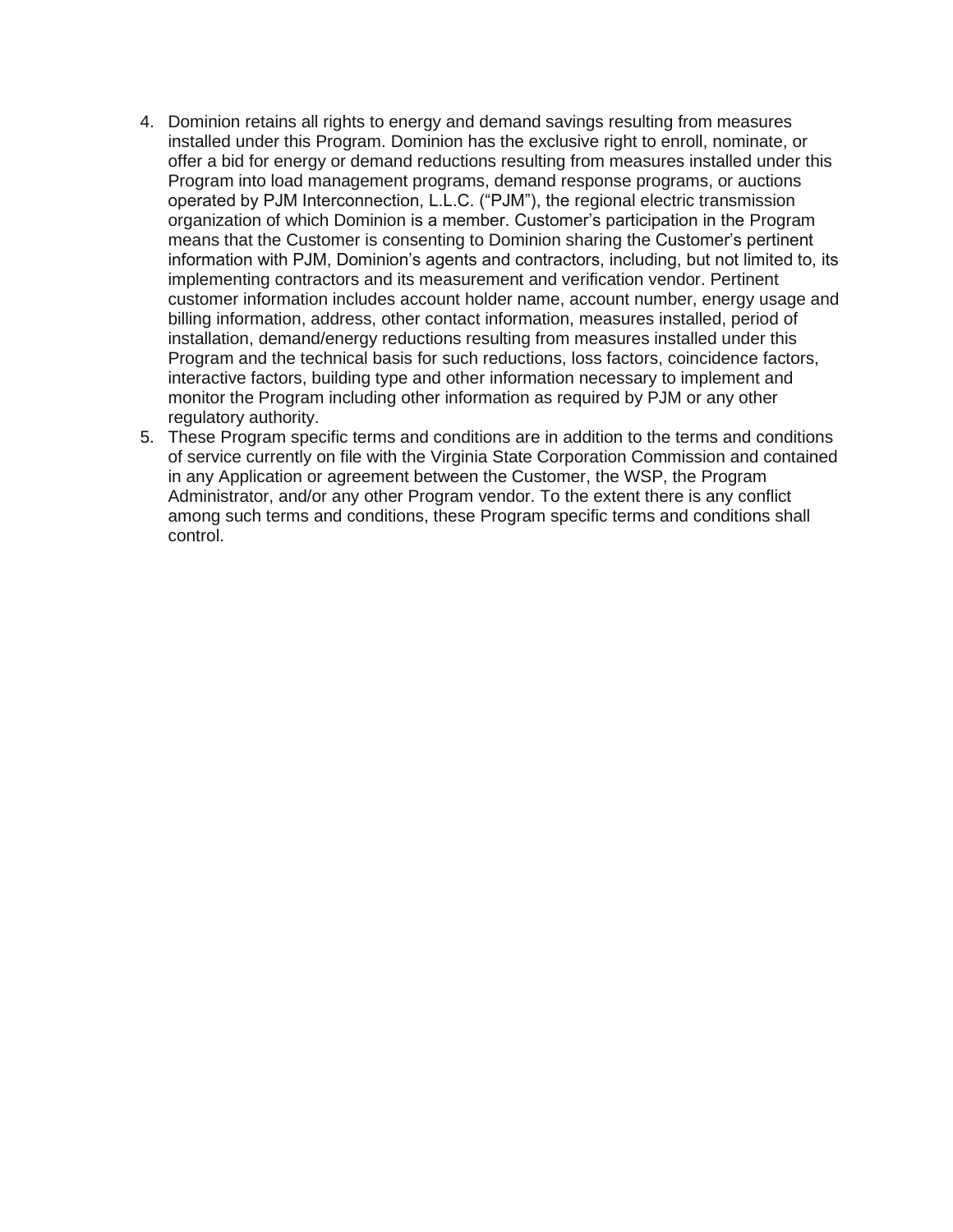#### **Resource Innovations Terms and Conditions**

- **1.** Customer acknowledges that Program Implementer and the WSPs are independent contractors with respect to the Program, and neither Program Implementer nor the WSPs, nor any employees of Program Implementer or the WSPs are employees or agents of Dominion Energy. WSPs are not authorized to make representations or incur obligations on behalf of Dominion Energy or Program Implementer. Participation as a WSP does not constitute an endorsement by Dominion Energy or Program Implementer, nor does it certify or guarantee the quality of work performed.
- **2.** Customer acknowledges that while the Program provides energy assessments and identification of energy savings opportunities and measures available at the Customer's facility, neither Dominion Energy nor Program Implementer will install any equipment or implement any efficiency measures. Customer shall independently evaluate all information provided by the Program related to estimates of energy savings or costs and selection or implementation of projects. Customer understands that actual energy savings may differ from those estimated in the energy assessment report due to variations in individual energy use habits, home characteristics, and any applied energy efficient measures. Customer is solely responsible for the selection of equipment or measures to be installed or implemented and for the selection of a service provider to complete the installation of and implementation of any equipment or measures. Customer acknowledges that the WSP or a third party contractor hired by the WSP for installation services is not an agent, contractor or subcontractor of Dominion Energy or Program Implementer. Responsibility for delivery and workmanship related to the installation of any equipment or services the Customer procures with WSP or a third party contractor exclusively rests with the WSP or the third party.
- **3.** By signing the Application, Customer authorizes and acknowledges that Dominion Energy may duplicate, disseminate, release and disclose Customer's information relating to an Application (including the entirety of its contents), and any other information related to the Customer's participation in the Program, including but not limited to Dominion Energy account information and billing data, energy usage, billing information home characteristics, and installed energy measures and tax identification numbers to Program Implementer and WSPs, as applicable, and their subcontractors authorized to provide Program services for the purposes of processing the Customer's Application, to verify or audit Program records or measure installation, operation and results. Dominion Energy – along with Program Implementer, WSP, and WSP's subcontractors – shall safeguard Customer's information and treat Customer's personal identifiable information as confidential. Customer understands that Dominion Energy, Program Implementer, WSP, and such subcontractors may be required to disclose Customer information (including Customer's personal identifiable information) in connection with state and/or federal law enforcement, fraud prevention, regulation, and other legal action; in those cases, Dominion Energy, Program Implementer, WSP and such subcontractors shall comply with all legal requirements of the jurisdiction of the Customer has been referred to the Income and Age Qualifying Energy Efficiency individual whose Customer data would be disclosed before making such disclosure. If